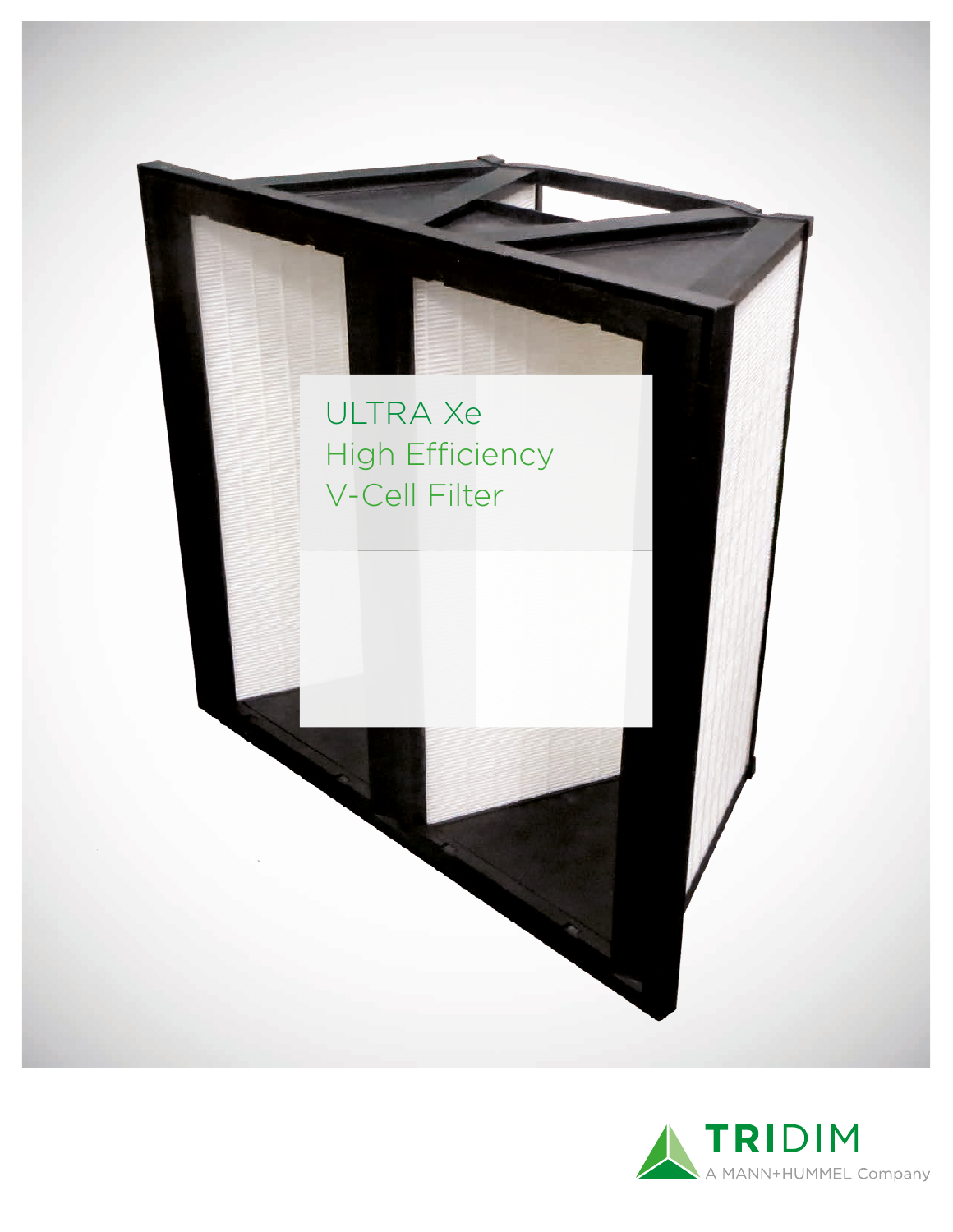# ULTRA Xe High Efficiency V-Cell Filter



**ULTRA XE**

Energy Savings



#### **ULTRA™ MEDIA**

ULTRA media is a new generation of media that offers unmatched and innovative performance with MERV 15 and MERV 13 efficiency with ultra low resistance ( 0.36" WG on a MERV 15) - creating a new industry benchmark for efficiency and energy savings. The ULTRA media has proven itself in testing utilizing the ASHRAE 52.2 Appendix J test method. The ULTRA MERV 15 media provides near ultra-high particulate removal performance at a fraction of the pressure drop of similar filters. The reduction on pressure drop could translate into significant energy savings depending upon the various components of your HVAC system. Low pressure drop is not all the ULTRA media offers - also ultra-high efficiency with results in reductions in the airborne contaminants you are trying to control.

#### **ENERGY SAVINGS**

ULTRA Xe offers a reduction in operating resistance up to 50% (see chart), this leads to an energy savings when compared to conventional MERV 14 filters. Lower Resistance leads to reduced energy consumption in almost every application. In a recent study that compared Tri-Dim's ULTRA media to conventional micro-glass filtration media, actual energy savings of 40% were documented by using precise equipment to monitor actual energy usage - not one of the many energy saving formulas or calculators.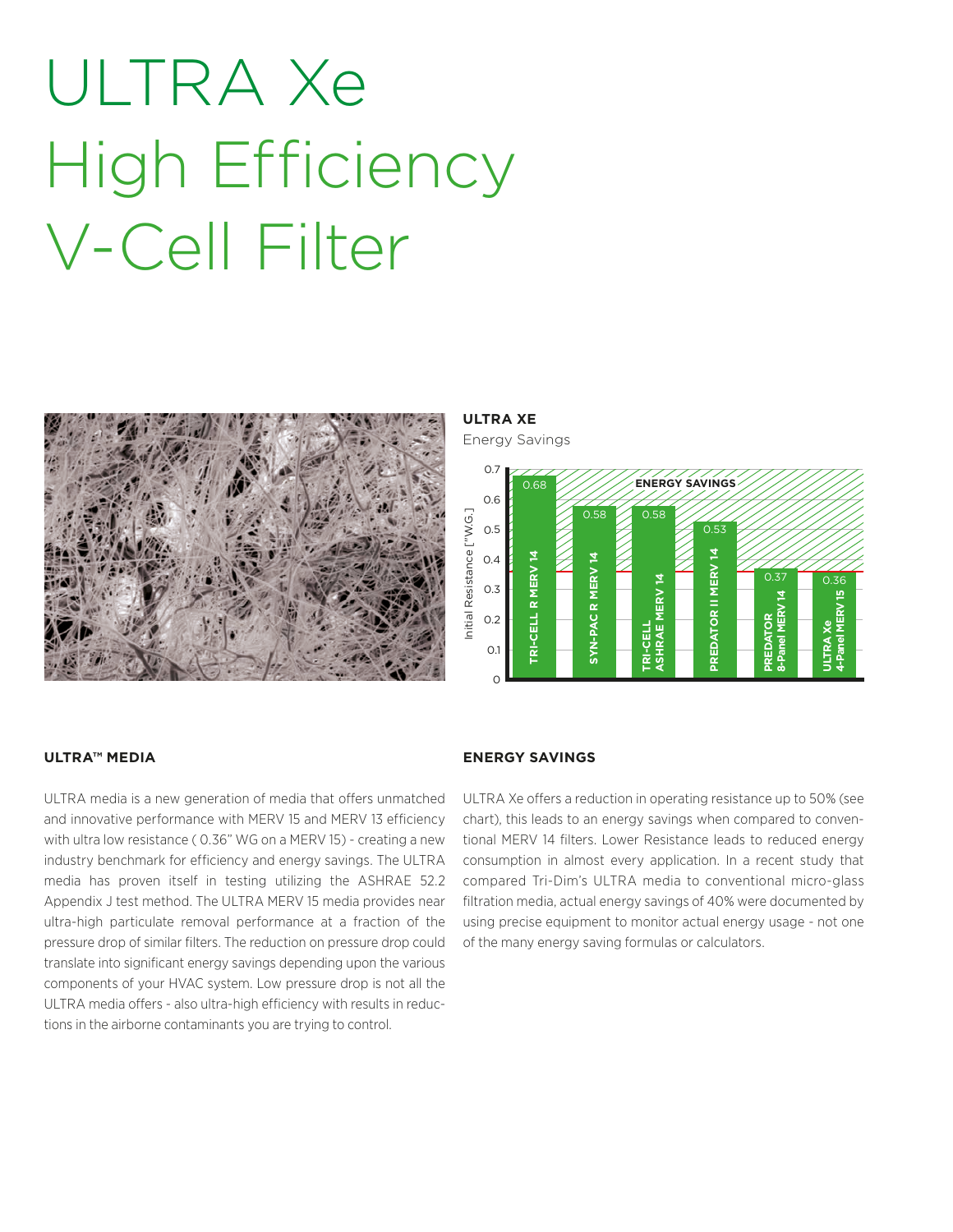



### **EFFICIENCY**

Tri-Dim's ULTRA Xe achieves a MERV 15 efficiency when tested under Appendix J of ASHRAE 52.2. The ULTRA Xe's performance on critical particle sizes of 1 micron exceeds 93% and exceeds 91% on 0.5 microns. This makes the ULTRA Xe ideal for use in medical and

#### **GREEN INITIATIVES**

The ULTRA Xe filter offers many features that will be a benefit to your companies 'Green Initiatives Program'. These features include:

- **Energy Savings** = up to 40% already documented
- **Greater than MERV 13** = LEED IAQ Credit
- **Longer Service Life** = Reduced Waste to Landfill
- **All Plastic Frame** = Contains Recycled Content
- **Reduces Airborne Contaminants** = reduced absenteeism

Contact your local representative for more information or to see how Tri-Dim Filter can assist with your Green Initiative Program.